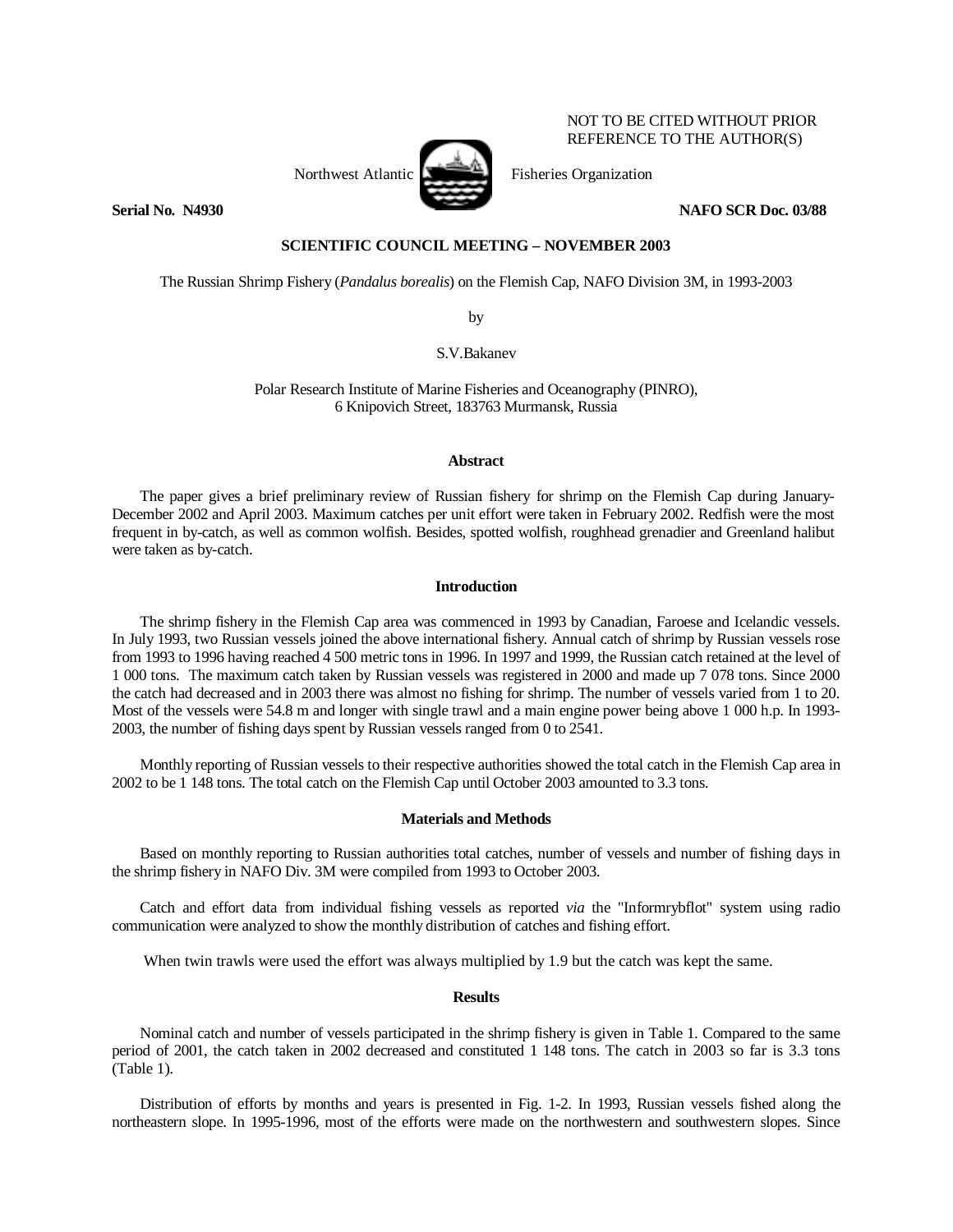1997 the shrimp fishery has been conducted along both western and eastern slopes mainly in a depth range of 250 to 350 m. In the year 2002, the pattern of tow stations was similar to that in 1999-2001. Fishing for shrimp in January 2002 started by two vessels on the western and northwestern slopes of the bank. The fishing depths ranged between 300 m and 340 m. Catch rates were 180-190 kg of shrimp per 1-hour tow for vessels rigged with a single trawl and 350-360 kg when using a twin trawl. In February-March the main fishery was shifted to the grounds on the northern and northeastern slopes. Shrimp concentrations were harvested deeper than 350 m. Catch rates reached 500-510 kg per 1-hour tow for vessels with a twin trawl.

In April-May, Russian vessels did not participate in the shrimp fishery on the Flemish Cap. In June, the fishery was recommenced by one vessel fished for concentrations along the western and northeastern slopes of the bank. From July to October the fishery was carried out on the western and eastern slopes in a depth range of 290 m to 340 m. Catch rates varied within 251-361kg per 1-hour tow with the maximum reached in September on the eastern slope. In November-December Russian shrimp fishery was practically stopped; the catch for the two months constituted 1.9 tons.

Catches by depths for the period 1993-2003 are shown in Table 3. In 1993 and 1995 shrimp were harvested mostly in 300-400 m depth. In 1996-2000 the main catches were taken in depths less than 300 m. Since 2001 the main fishing grounds were in a depth range of 300-400 m. In spring 1996 and 1999-2002 the Russian shrimp fishery was conducted in lesser depths compared to the other seasons. From April to March more than 60% of the shrimp were caught in the depths shallower than 300 m while in winter the shrimp were harvested in greater depths.

 Mean CPUE for the Russian fleet in 1996 was the least and made up 122 kg per an hour tow. Maximum mean catch per unit effort of 290 kg/h was recorded in 2001. In 2002, mean catch per unit effort decreased down to 213.7 kg per an hour tow for vessels with a single trawl. As for vessels equipped with a twin trawl, CPUE also dropped compared to that in 2001. The maximum catch rates by Russian vessels on the Flemish Cap were attained in February-March 2002.

By-catch of the other species in the shrimp fishery accounted for 1-4.5 % in the year 2002. During the Russian shrimp fishery on the Flemish Cap young redfish were the most frequent in by-catch. Maximum catch of this species was registered on the bank western slope (2.47 percent by weight) in June and August 2002. The redfish length varied from 8 to 23 cm. They occurred in catches taken during operations in the areas of 280-400 m depths, however, in large quantities the redfish were observed in a depth range of 280-320 m. By-catch of the redfish decreased with an increase in the tow depth. Besides the redfish, common wolfish, roughhead grenadier and Greenland halibut occurred in by-catch frequently.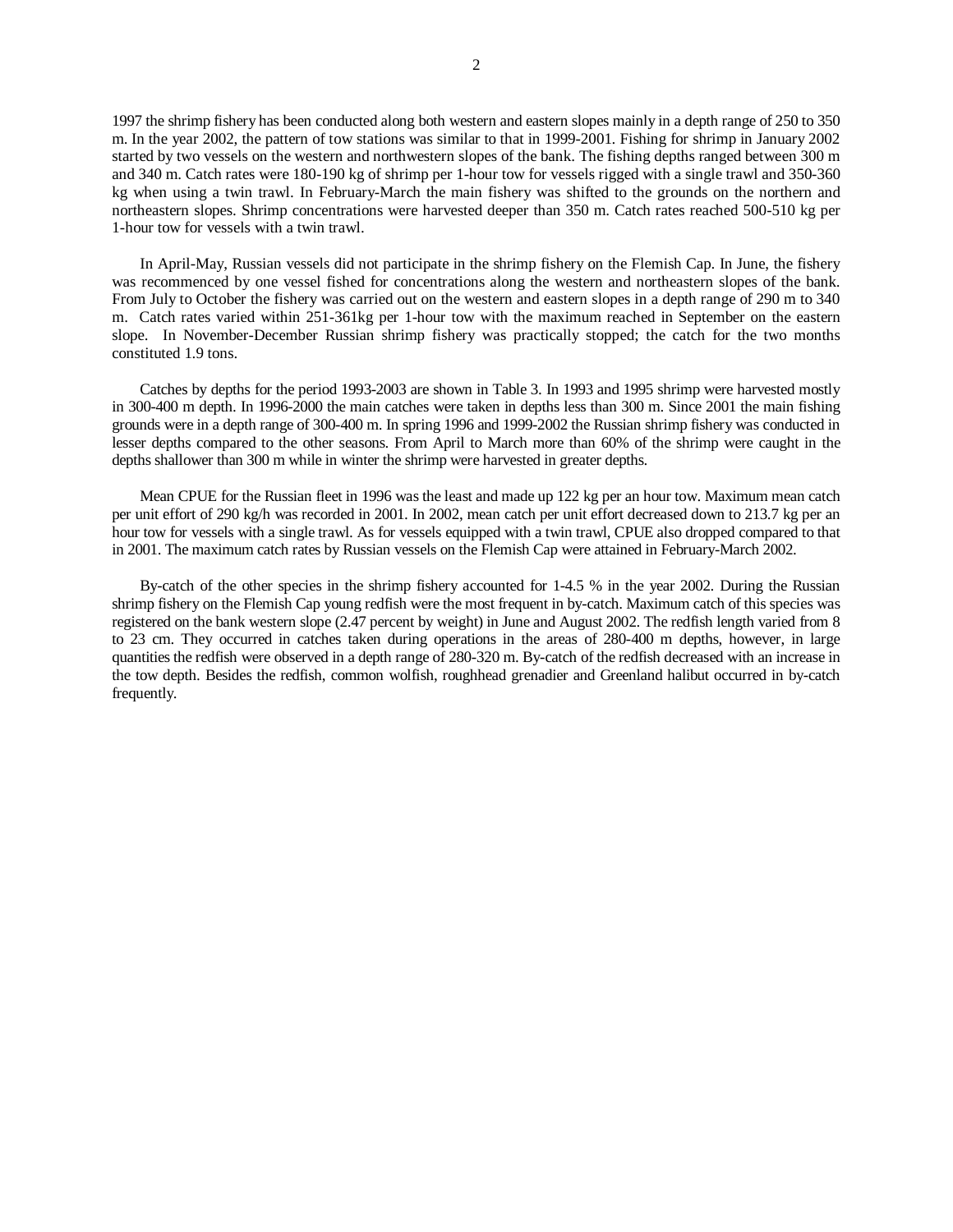|      |                                               |                                                                            | January - July                              |                                                                           |                                          | August - December                                                        |                                        |                                                                 |  |
|------|-----------------------------------------------|----------------------------------------------------------------------------|---------------------------------------------|---------------------------------------------------------------------------|------------------------------------------|--------------------------------------------------------------------------|----------------------------------------|-----------------------------------------------------------------|--|
|      | Month                                         | No. of<br>Vessels                                                          | Fishing<br>Days                             | Catch, t                                                                  | Month                                    | No. of<br>Vessels                                                        | Fishing<br>Days                        | Catch, t                                                        |  |
| 1993 | Jan<br>Feb<br>Mar<br>Apr<br>May<br>Jun<br>Jul | $\mathbf{2}$                                                               | 22                                          | 54.000                                                                    | Aug<br>Sep<br>Oct<br>Nov<br>Dec<br>Total | 2                                                                        | 22                                     | 54.000                                                          |  |
| 1994 | Jan<br>Feb<br>Mar<br>Apr<br>May<br>Jun<br>Jul |                                                                            |                                             |                                                                           | Aug<br>Sep<br>Oct<br>Nov<br>Dec<br>Total | $\overline{4}$<br>4<br>$\overline{4}$<br>$\overline{\mathcal{L}}$        | 90<br>41<br>36<br>167                  | 189.000<br>86.000<br>75.000<br>350.000                          |  |
| 1995 | Jan<br>Feb<br>Mar<br>Apr<br>May<br>Jun<br>Jul | $\sqrt{2}$<br>$\sqrt{2}$<br>$\sqrt{2}$<br>$\mathfrak{Z}$                   | 104<br>212<br>273<br>274                    | 137.000<br>645.000<br>792.000<br>608.000                                  | Aug<br>Sep<br>Oct<br>Nov<br>Dec<br>Total | 3<br>3<br>$\mathbf{2}$<br>$\mathbf{1}$<br>$\mathbf{1}$<br>$\overline{4}$ | 277<br>266<br>87<br>23<br>17<br>1533   | 427.000<br>394.000<br>193.000<br>80.000<br>51.000<br>3327.000   |  |
| 1996 | Jan<br>Feb<br>Mar<br>Apr<br>May<br>Jun<br>Jul | $\overline{2}$<br>6<br>12<br>15<br>14<br>18<br>16                          | 26<br>63<br>257<br>383<br>409<br>475<br>409 | 17.598<br>78.020<br>381.916<br>651.059<br>800.655<br>972.500<br>739.500   | Aug<br>Sep<br>Oct<br>Nov<br>Dec<br>Total | 13<br>$\overline{4}$<br>$\overline{c}$<br>$\overline{c}$<br>20           | 338<br>94<br>56<br>26<br>2541          | 526.704<br>184.500<br>71.069<br>21.408<br>4444.829              |  |
| 1997 | Jan<br>Feb<br>Mar<br>Apr<br>May<br>Jun<br>Jul | $\mathbf{1}$<br>$\,1$<br>$\mathbf{2}$<br>$\mathfrak{Z}$<br>3<br>3          | 12<br>29<br>25<br>74<br>85<br>80            | 16.078<br>37.994<br>47591<br>126.817<br>195.038<br>250.285                | Aug<br>Sep<br>Oct<br>Nov<br>Dec<br>Total | 3<br>3<br>$\mathbf{1}$<br>$\mathbf{1}$<br>3                              | 68<br>79<br>14<br>22<br>448            | 179.912<br>196.936<br>15.228<br>24.000<br>1089.879              |  |
| 1999 | Jan<br>Feb<br>Mar<br>Apr<br>May<br>Jun<br>Jul | $\mathbf{1}$<br>$\sqrt{2}$<br>$\mathbf{2}$<br>$\sqrt{2}$<br>$\mathbf{2}$   | 6<br>57<br>56<br>36<br>62                   | 3.596<br>122.145<br>131.609<br>131.048<br>184.118                         | Aug<br>Sep<br>Oct<br>Nov<br>Dec<br>Total | $\sqrt{2}$<br>$\mathbf{2}$<br>3<br>3<br>$\mathbf{1}$<br>5                | 26<br>10<br>92<br>70<br>26<br>441      | 94.944<br>8.773<br>193.560<br>209.149<br>63.024<br>1141.962     |  |
| 2000 | Jan<br>Feb<br>Mar<br>Apr<br>May<br>Jun<br>Jul | $\sqrt{2}$<br>$\sqrt{2}$<br>$\mathfrak{Z}$<br>5<br>6<br>5<br>5             | 42<br>11<br>92<br>148<br>116<br>148<br>141  | 87.763<br>59.346<br>652.399<br>810.717<br>846.690<br>1174.386<br>1010.122 | Aug<br>Sep<br>Oct<br>Nov<br>Dec<br>Total | 6<br>8<br>8<br>6<br>5<br>12                                              | 116<br>179<br>211<br>130<br>68<br>1411 | 392.916<br>612.195<br>671.986<br>460.251<br>299.466<br>7078.237 |  |
| 2001 | Jan<br>Feb<br>Mar<br>Apr<br>May<br>Jun<br>Jul | 3<br>7<br>10<br>$\tau$<br>$\sqrt{5}$<br>$\overline{4}$<br>$\boldsymbol{2}$ | 59<br>107<br>185<br>144<br>99<br>56<br>51   | 374.543<br>563.294<br>871.843<br>864.993<br>695.469<br>410.888<br>343.945 | Aug<br>Sep<br>Oct<br>Nov<br>Dec<br>Total | $\sqrt{2}$<br>$\mathbf{2}$<br>$\overline{\mathbf{c}}$<br>3<br>3<br>9     | 33<br>53<br>51<br>63<br>46<br>947      | 129.876<br>276.181<br>348.934<br>376.907<br>429.911<br>5686.784 |  |
| 2002 | Jan<br>Feb<br>Mar<br>Apr<br>May<br>Jun<br>Jul | $\sqrt{2}$<br>$\sqrt{2}$<br>$\mathbf{1}$<br>$\mathbf{1}$<br>$\,1$          | 26<br>22<br>29<br>$21\,$<br>23              | 178.158<br>200.605<br>194.748<br>141.413<br>113.647                       | Aug<br>Sep<br>Oct<br>Nov<br>Dec<br>Total | $\mathbf{1}$<br>$\mathbf{1}$<br>2<br>$\mathbf{1}$<br>$\overline{4}$      | 16<br>25<br>11<br>$\mathbf{1}$<br>196  | 82.887<br>174.631<br>59.485<br>1.944<br>1147.518                |  |
| 2003 | Jan<br>Feb<br>Mar<br>Apr<br>May<br>Jun<br>Jul | $\,1\,$                                                                    | $\sqrt{2}$                                  | 3.3                                                                       | Aug<br>Sep<br>Oct<br>Nov<br>Dec<br>Total | $\mathbf{1}$                                                             | $\boldsymbol{2}$                       | 3.3                                                             |  |

# Table 1. Nominal catch (tons) and number of fishing days of Russian vessels at Flemish Cap.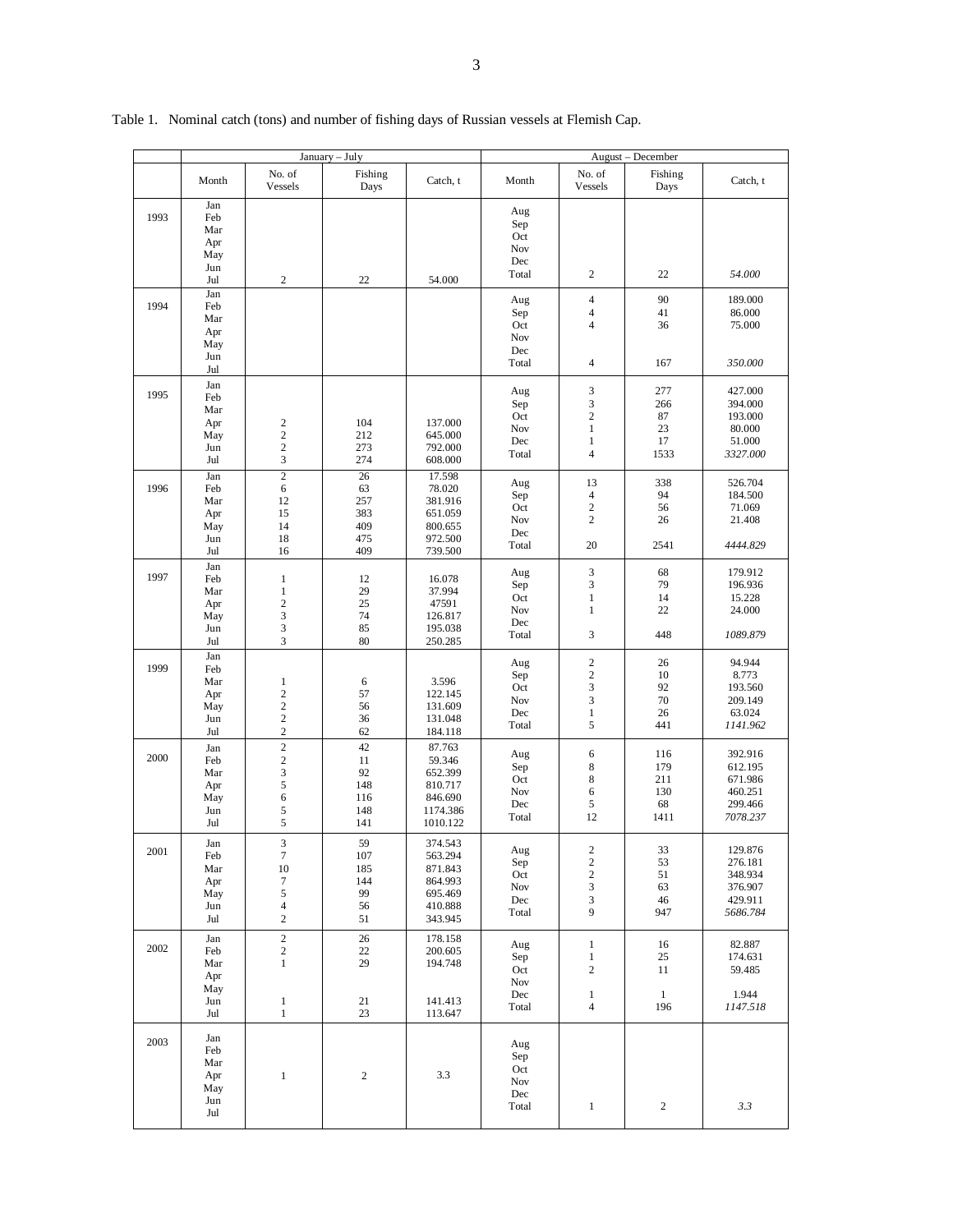| 2002              |          |              |             |          |            |             |          |              |             |
|-------------------|----------|--------------|-------------|----------|------------|-------------|----------|--------------|-------------|
| Month             |          | Single trawl |             |          | Twin trawl |             | Total*   |              |             |
|                   | Catch, t | Hours        | <b>CPUE</b> | Catch, t | Hours      | <b>CPUE</b> | Catch, t | <b>Hours</b> | <b>CPUE</b> |
| January           | 10.0     | 53.7         | 186.1       | 168.2    | 466.2      | 360.8       | 178.2    | 939.5        | 189.7       |
| February          | 18.1     | 45.1         | 400.0       | 182.6    | 361.5      | 505.2       | 200.7    | 732.0        | 274.2       |
| March             |          |              |             | 194.7    | 492.4      | 395.4       | 194.7    | 935.6        | 208.1       |
| April             |          |              |             |          |            |             |          |              |             |
| May               |          |              |             |          |            |             |          |              |             |
| June              |          |              |             | 141.4    | 436.7      | 323.8       | 141.4    | 829.7        | 170.4       |
| July              |          |              |             | 120.6    | 451.8      | 266.9       | 120.6    | 858.4        | 140.5       |
| August            |          |              |             | 82.9     | 314.6      | 263.5       | 82.9     | 597.7        | 138.7       |
| September         |          |              |             | 174.6    | 483.8      | 360.9       | 174.6    | 919.2        | 189.9       |
| October           | 5.2      | 57.0         | 91.2        | 47.3     | 141.2      | 335.0       | 52.5     | 325.3        | 161.4       |
| November          |          |              |             |          |            |             |          |              |             |
| December          |          |              |             | 1.9      | 6.3        | 301.5       | 1.9      | 12.0         | 158.7       |
| <b>Total 2002</b> | 33.3     | 155.8        | 213.7       | 1134.2   | 3150.5     | 353.7       | 1147.5   | 6149.4       | 186.6       |
|                   |          |              |             |          |            |             |          |              |             |
| 2003              |          |              |             |          |            |             |          |              |             |
| Month             |          | Single trawl |             |          | Twin trawl |             | Total*   |              |             |
|                   | Catch, t | Hours        | <b>CPUE</b> | Catch, t | Hours      | <b>CPUE</b> | Catch, t | <b>Hours</b> | <b>CPUE</b> |
| January           |          |              |             |          |            |             |          |              |             |
| February          |          |              |             |          |            |             |          |              |             |
| March             |          |              |             |          |            |             |          |              |             |
| April             | 3.3      | 12           | 275.0       |          |            |             | 3.3      | 12           | 275.0       |
| May               |          |              |             |          |            |             |          |              |             |
| June              |          |              |             |          |            |             |          |              |             |
| July              |          |              |             |          |            |             |          |              |             |
| August            |          |              |             |          |            |             |          |              |             |
| September         |          |              |             |          |            |             |          |              |             |
| October           |          |              |             |          |            |             |          |              |             |
|                   |          |              |             |          |            |             |          |              |             |
| November          |          |              |             |          |            |             |          |              |             |
| December          |          |              |             |          |            |             |          |              |             |

Table 2. Catch (tons), effort (hours) and catch per effort (kg/hr) from the Russian Shrimp Fishery on Flemish Cap in Div. 3M.

\* - the effort of twin trawls is multiplied by 1.9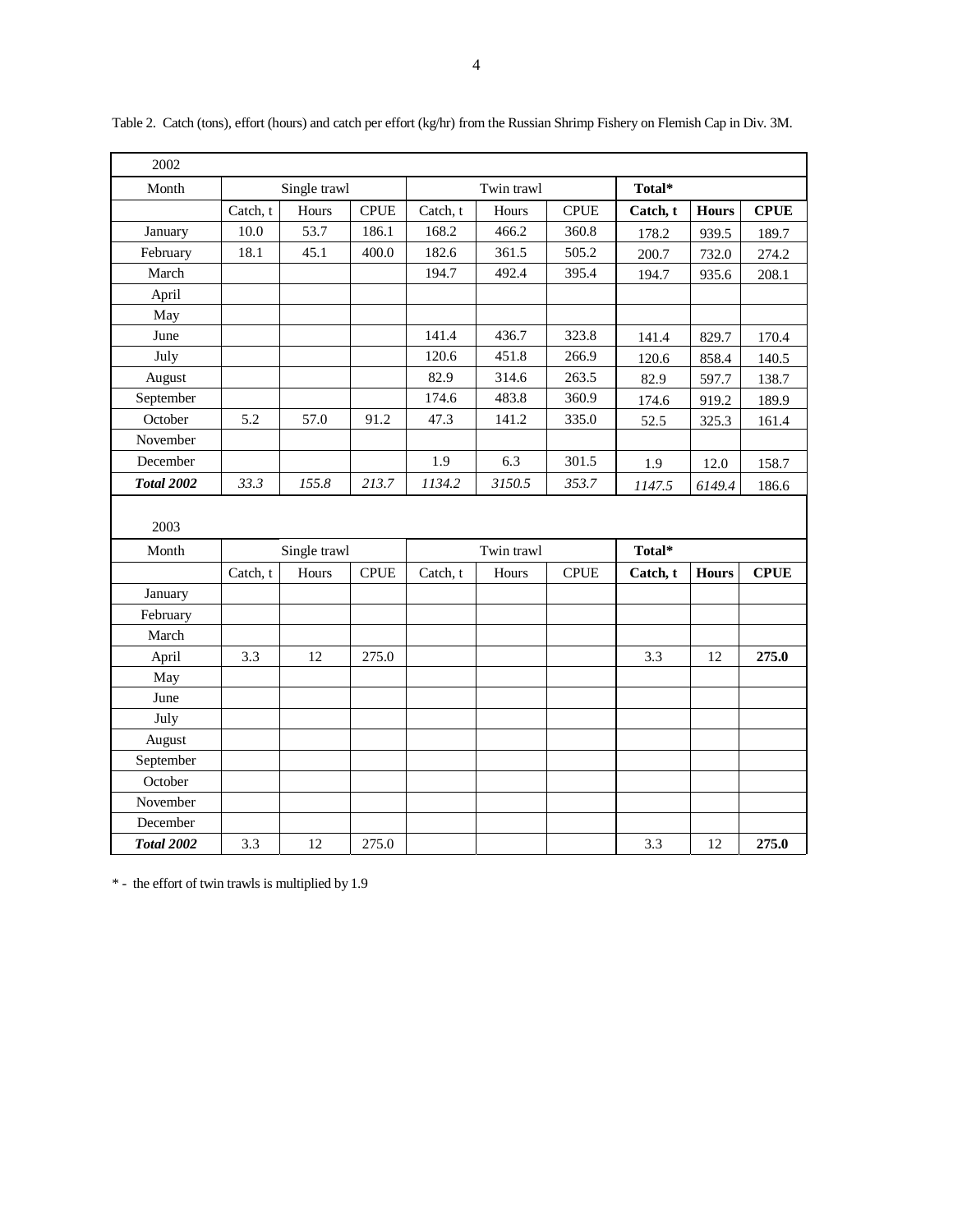| 1993<br>Depth, m<br>Depth, m<br>Depth, m<br>Total<br>Total<br>200-300<br>301-400<br>>401<br>Catch, kg<br>%<br>$\overline{\text{C}}$ atch, kg<br>$\%$<br>Catch, kg<br>$\%$<br>Catch, kg<br>%<br>month<br>1<br>2<br>3<br>$\overline{4}$<br>5<br>6<br>7<br>$\boldsymbol{0}$<br>$\overline{0}$<br>90450<br>9,2<br>90,8<br>9200<br>99650<br>100<br>$\,$ 8 $\,$<br>9<br>10<br>11<br>12<br>90450<br>Total<br>90,8<br>9200<br>9,2<br>99650<br>$\overline{0}$<br>$_{\mathbf{0,0}}$<br>100<br>Total<br>1995<br>Depth, m<br>Depth, m<br>Total<br>Depth, m<br>200-300<br>301-400<br>>401<br>Catch, kg<br>$\%$<br>Catch, kg<br>$\%$<br>Catch, kg<br>$\%$<br>Catch, kg<br>%<br>month<br>1<br>$\overline{c}$<br>3<br>$\sqrt{4}$<br>5<br>6<br>32000<br>39,6<br>44700<br>55,3<br>4100<br>5,1<br>80800<br>$\tau$<br>6400<br>70500<br>27600<br>104500<br>6,1<br>67,5<br>26,4<br>$\overline{8}$<br>33300<br>8000<br>68,2<br>7500<br>15,4<br>48800<br>16,4<br>9<br>30700<br>64,5<br>16400<br>47600<br>34,5<br>500<br>1,1<br>10<br>5800<br>86,6<br>900<br>13,4<br>0,0<br>6700<br>11<br>12<br>39700<br>Total<br>82900<br>28,7<br>165800<br>57,5<br>288400<br>13,8<br>1996<br>Depth, m<br>Depth, m<br>Depth, m<br>Total<br>Total<br>200-300<br>301-400<br>>401<br>%<br>%<br>Catch, kg<br>$\%$<br>Catch, kg<br>Catch, kg<br>%<br>Catch, kg<br>month<br>1<br>$\overline{c}$<br>13200<br>4000<br>17200<br>76,7<br>23,3<br>$_{0,0}$<br>100<br>459000<br>3<br>335000<br>42,2<br>794000<br>57,8<br>$_{0,0}$<br>100<br>$\overline{4}$<br>315100<br>96,2<br>12600<br>327700<br>3,8<br>$_{0,0}$<br>100<br>$\sqrt{5}$<br>289700<br>53600<br>344600<br>84,1<br>15,6<br>1300<br>0,4<br>100<br>289200<br>373000<br>77,5<br>61600<br>22200<br>100<br>6<br>16,5<br>6,0<br>$\tau$<br>110300<br>64,7<br>55900<br>32,8<br>2,6<br>170600<br>4400<br>100<br>$\,$ 8 $\,$<br>67900<br>4900<br>72800<br>93,3<br>6,7<br>100<br>$_{0,0}$<br>9<br>0,0<br>77100<br>100<br>77100<br>100,0<br>$_{0,0}$<br>10<br>61400<br>100,0<br>0,0<br>$_{0,0}$<br>61400<br>100<br>24300<br>11<br>24300<br>100,0<br>0,0<br>$_{0,0}$<br>100<br>12<br>1583200<br>27900<br>2262700<br>Total<br>70,0<br>651600<br>$\overline{28,8}$<br>1,2<br>Total<br>Total<br>1997<br>Depth, m<br>Depth, m<br>Depth, m<br>200-300<br>301-400<br>>401<br>$\%$<br>$\%$<br>Catch, kg<br>$\%$<br>$\%$<br>Catch, kg<br>Catch, kg<br>Catch, kg<br>month<br>1<br>$\overline{c}$<br>16070<br>100,0<br>16070<br>$\mathfrak{Z}$<br>38110<br>100,0<br>38110<br>$100\,$<br>$\sqrt{4}$<br>47470<br>100,0<br>47470<br>100 |   | Table 3. Catch of shrimps (kgs) from logbooks by depth strata on the Flemish Cap 1993-2003. |       |  |  |       |     |
|------------------------------------------------------------------------------------------------------------------------------------------------------------------------------------------------------------------------------------------------------------------------------------------------------------------------------------------------------------------------------------------------------------------------------------------------------------------------------------------------------------------------------------------------------------------------------------------------------------------------------------------------------------------------------------------------------------------------------------------------------------------------------------------------------------------------------------------------------------------------------------------------------------------------------------------------------------------------------------------------------------------------------------------------------------------------------------------------------------------------------------------------------------------------------------------------------------------------------------------------------------------------------------------------------------------------------------------------------------------------------------------------------------------------------------------------------------------------------------------------------------------------------------------------------------------------------------------------------------------------------------------------------------------------------------------------------------------------------------------------------------------------------------------------------------------------------------------------------------------------------------------------------------------------------------------------------------------------------------------------------------------------------------------------------------------------------------------------------------------------------------------------------------------------------------------------------------------------------------------------------------------------------------------------------------------------------------------------------------------------------------------------------------------------------------------------------------------------------------------------------------------------|---|---------------------------------------------------------------------------------------------|-------|--|--|-------|-----|
|                                                                                                                                                                                                                                                                                                                                                                                                                                                                                                                                                                                                                                                                                                                                                                                                                                                                                                                                                                                                                                                                                                                                                                                                                                                                                                                                                                                                                                                                                                                                                                                                                                                                                                                                                                                                                                                                                                                                                                                                                                                                                                                                                                                                                                                                                                                                                                                                                                                                                                                        |   |                                                                                             |       |  |  |       |     |
|                                                                                                                                                                                                                                                                                                                                                                                                                                                                                                                                                                                                                                                                                                                                                                                                                                                                                                                                                                                                                                                                                                                                                                                                                                                                                                                                                                                                                                                                                                                                                                                                                                                                                                                                                                                                                                                                                                                                                                                                                                                                                                                                                                                                                                                                                                                                                                                                                                                                                                                        |   |                                                                                             |       |  |  |       |     |
|                                                                                                                                                                                                                                                                                                                                                                                                                                                                                                                                                                                                                                                                                                                                                                                                                                                                                                                                                                                                                                                                                                                                                                                                                                                                                                                                                                                                                                                                                                                                                                                                                                                                                                                                                                                                                                                                                                                                                                                                                                                                                                                                                                                                                                                                                                                                                                                                                                                                                                                        |   |                                                                                             |       |  |  |       |     |
|                                                                                                                                                                                                                                                                                                                                                                                                                                                                                                                                                                                                                                                                                                                                                                                                                                                                                                                                                                                                                                                                                                                                                                                                                                                                                                                                                                                                                                                                                                                                                                                                                                                                                                                                                                                                                                                                                                                                                                                                                                                                                                                                                                                                                                                                                                                                                                                                                                                                                                                        |   |                                                                                             |       |  |  |       |     |
|                                                                                                                                                                                                                                                                                                                                                                                                                                                                                                                                                                                                                                                                                                                                                                                                                                                                                                                                                                                                                                                                                                                                                                                                                                                                                                                                                                                                                                                                                                                                                                                                                                                                                                                                                                                                                                                                                                                                                                                                                                                                                                                                                                                                                                                                                                                                                                                                                                                                                                                        |   |                                                                                             |       |  |  |       |     |
|                                                                                                                                                                                                                                                                                                                                                                                                                                                                                                                                                                                                                                                                                                                                                                                                                                                                                                                                                                                                                                                                                                                                                                                                                                                                                                                                                                                                                                                                                                                                                                                                                                                                                                                                                                                                                                                                                                                                                                                                                                                                                                                                                                                                                                                                                                                                                                                                                                                                                                                        |   |                                                                                             |       |  |  |       |     |
|                                                                                                                                                                                                                                                                                                                                                                                                                                                                                                                                                                                                                                                                                                                                                                                                                                                                                                                                                                                                                                                                                                                                                                                                                                                                                                                                                                                                                                                                                                                                                                                                                                                                                                                                                                                                                                                                                                                                                                                                                                                                                                                                                                                                                                                                                                                                                                                                                                                                                                                        |   |                                                                                             |       |  |  |       |     |
|                                                                                                                                                                                                                                                                                                                                                                                                                                                                                                                                                                                                                                                                                                                                                                                                                                                                                                                                                                                                                                                                                                                                                                                                                                                                                                                                                                                                                                                                                                                                                                                                                                                                                                                                                                                                                                                                                                                                                                                                                                                                                                                                                                                                                                                                                                                                                                                                                                                                                                                        |   |                                                                                             |       |  |  |       |     |
|                                                                                                                                                                                                                                                                                                                                                                                                                                                                                                                                                                                                                                                                                                                                                                                                                                                                                                                                                                                                                                                                                                                                                                                                                                                                                                                                                                                                                                                                                                                                                                                                                                                                                                                                                                                                                                                                                                                                                                                                                                                                                                                                                                                                                                                                                                                                                                                                                                                                                                                        |   |                                                                                             |       |  |  |       |     |
|                                                                                                                                                                                                                                                                                                                                                                                                                                                                                                                                                                                                                                                                                                                                                                                                                                                                                                                                                                                                                                                                                                                                                                                                                                                                                                                                                                                                                                                                                                                                                                                                                                                                                                                                                                                                                                                                                                                                                                                                                                                                                                                                                                                                                                                                                                                                                                                                                                                                                                                        |   |                                                                                             |       |  |  |       |     |
|                                                                                                                                                                                                                                                                                                                                                                                                                                                                                                                                                                                                                                                                                                                                                                                                                                                                                                                                                                                                                                                                                                                                                                                                                                                                                                                                                                                                                                                                                                                                                                                                                                                                                                                                                                                                                                                                                                                                                                                                                                                                                                                                                                                                                                                                                                                                                                                                                                                                                                                        |   |                                                                                             |       |  |  |       |     |
|                                                                                                                                                                                                                                                                                                                                                                                                                                                                                                                                                                                                                                                                                                                                                                                                                                                                                                                                                                                                                                                                                                                                                                                                                                                                                                                                                                                                                                                                                                                                                                                                                                                                                                                                                                                                                                                                                                                                                                                                                                                                                                                                                                                                                                                                                                                                                                                                                                                                                                                        |   |                                                                                             |       |  |  |       |     |
|                                                                                                                                                                                                                                                                                                                                                                                                                                                                                                                                                                                                                                                                                                                                                                                                                                                                                                                                                                                                                                                                                                                                                                                                                                                                                                                                                                                                                                                                                                                                                                                                                                                                                                                                                                                                                                                                                                                                                                                                                                                                                                                                                                                                                                                                                                                                                                                                                                                                                                                        |   |                                                                                             |       |  |  |       |     |
|                                                                                                                                                                                                                                                                                                                                                                                                                                                                                                                                                                                                                                                                                                                                                                                                                                                                                                                                                                                                                                                                                                                                                                                                                                                                                                                                                                                                                                                                                                                                                                                                                                                                                                                                                                                                                                                                                                                                                                                                                                                                                                                                                                                                                                                                                                                                                                                                                                                                                                                        |   |                                                                                             |       |  |  |       |     |
|                                                                                                                                                                                                                                                                                                                                                                                                                                                                                                                                                                                                                                                                                                                                                                                                                                                                                                                                                                                                                                                                                                                                                                                                                                                                                                                                                                                                                                                                                                                                                                                                                                                                                                                                                                                                                                                                                                                                                                                                                                                                                                                                                                                                                                                                                                                                                                                                                                                                                                                        |   |                                                                                             |       |  |  |       |     |
|                                                                                                                                                                                                                                                                                                                                                                                                                                                                                                                                                                                                                                                                                                                                                                                                                                                                                                                                                                                                                                                                                                                                                                                                                                                                                                                                                                                                                                                                                                                                                                                                                                                                                                                                                                                                                                                                                                                                                                                                                                                                                                                                                                                                                                                                                                                                                                                                                                                                                                                        |   |                                                                                             |       |  |  |       |     |
|                                                                                                                                                                                                                                                                                                                                                                                                                                                                                                                                                                                                                                                                                                                                                                                                                                                                                                                                                                                                                                                                                                                                                                                                                                                                                                                                                                                                                                                                                                                                                                                                                                                                                                                                                                                                                                                                                                                                                                                                                                                                                                                                                                                                                                                                                                                                                                                                                                                                                                                        |   |                                                                                             |       |  |  |       |     |
|                                                                                                                                                                                                                                                                                                                                                                                                                                                                                                                                                                                                                                                                                                                                                                                                                                                                                                                                                                                                                                                                                                                                                                                                                                                                                                                                                                                                                                                                                                                                                                                                                                                                                                                                                                                                                                                                                                                                                                                                                                                                                                                                                                                                                                                                                                                                                                                                                                                                                                                        |   |                                                                                             |       |  |  |       |     |
|                                                                                                                                                                                                                                                                                                                                                                                                                                                                                                                                                                                                                                                                                                                                                                                                                                                                                                                                                                                                                                                                                                                                                                                                                                                                                                                                                                                                                                                                                                                                                                                                                                                                                                                                                                                                                                                                                                                                                                                                                                                                                                                                                                                                                                                                                                                                                                                                                                                                                                                        |   |                                                                                             |       |  |  |       |     |
|                                                                                                                                                                                                                                                                                                                                                                                                                                                                                                                                                                                                                                                                                                                                                                                                                                                                                                                                                                                                                                                                                                                                                                                                                                                                                                                                                                                                                                                                                                                                                                                                                                                                                                                                                                                                                                                                                                                                                                                                                                                                                                                                                                                                                                                                                                                                                                                                                                                                                                                        |   |                                                                                             |       |  |  |       |     |
|                                                                                                                                                                                                                                                                                                                                                                                                                                                                                                                                                                                                                                                                                                                                                                                                                                                                                                                                                                                                                                                                                                                                                                                                                                                                                                                                                                                                                                                                                                                                                                                                                                                                                                                                                                                                                                                                                                                                                                                                                                                                                                                                                                                                                                                                                                                                                                                                                                                                                                                        |   |                                                                                             |       |  |  |       |     |
|                                                                                                                                                                                                                                                                                                                                                                                                                                                                                                                                                                                                                                                                                                                                                                                                                                                                                                                                                                                                                                                                                                                                                                                                                                                                                                                                                                                                                                                                                                                                                                                                                                                                                                                                                                                                                                                                                                                                                                                                                                                                                                                                                                                                                                                                                                                                                                                                                                                                                                                        |   |                                                                                             |       |  |  |       |     |
|                                                                                                                                                                                                                                                                                                                                                                                                                                                                                                                                                                                                                                                                                                                                                                                                                                                                                                                                                                                                                                                                                                                                                                                                                                                                                                                                                                                                                                                                                                                                                                                                                                                                                                                                                                                                                                                                                                                                                                                                                                                                                                                                                                                                                                                                                                                                                                                                                                                                                                                        |   |                                                                                             |       |  |  |       |     |
|                                                                                                                                                                                                                                                                                                                                                                                                                                                                                                                                                                                                                                                                                                                                                                                                                                                                                                                                                                                                                                                                                                                                                                                                                                                                                                                                                                                                                                                                                                                                                                                                                                                                                                                                                                                                                                                                                                                                                                                                                                                                                                                                                                                                                                                                                                                                                                                                                                                                                                                        |   |                                                                                             |       |  |  |       |     |
|                                                                                                                                                                                                                                                                                                                                                                                                                                                                                                                                                                                                                                                                                                                                                                                                                                                                                                                                                                                                                                                                                                                                                                                                                                                                                                                                                                                                                                                                                                                                                                                                                                                                                                                                                                                                                                                                                                                                                                                                                                                                                                                                                                                                                                                                                                                                                                                                                                                                                                                        |   |                                                                                             |       |  |  |       |     |
|                                                                                                                                                                                                                                                                                                                                                                                                                                                                                                                                                                                                                                                                                                                                                                                                                                                                                                                                                                                                                                                                                                                                                                                                                                                                                                                                                                                                                                                                                                                                                                                                                                                                                                                                                                                                                                                                                                                                                                                                                                                                                                                                                                                                                                                                                                                                                                                                                                                                                                                        |   |                                                                                             |       |  |  |       |     |
|                                                                                                                                                                                                                                                                                                                                                                                                                                                                                                                                                                                                                                                                                                                                                                                                                                                                                                                                                                                                                                                                                                                                                                                                                                                                                                                                                                                                                                                                                                                                                                                                                                                                                                                                                                                                                                                                                                                                                                                                                                                                                                                                                                                                                                                                                                                                                                                                                                                                                                                        |   |                                                                                             |       |  |  |       | 100 |
|                                                                                                                                                                                                                                                                                                                                                                                                                                                                                                                                                                                                                                                                                                                                                                                                                                                                                                                                                                                                                                                                                                                                                                                                                                                                                                                                                                                                                                                                                                                                                                                                                                                                                                                                                                                                                                                                                                                                                                                                                                                                                                                                                                                                                                                                                                                                                                                                                                                                                                                        |   |                                                                                             |       |  |  |       | 100 |
|                                                                                                                                                                                                                                                                                                                                                                                                                                                                                                                                                                                                                                                                                                                                                                                                                                                                                                                                                                                                                                                                                                                                                                                                                                                                                                                                                                                                                                                                                                                                                                                                                                                                                                                                                                                                                                                                                                                                                                                                                                                                                                                                                                                                                                                                                                                                                                                                                                                                                                                        |   |                                                                                             |       |  |  |       | 100 |
|                                                                                                                                                                                                                                                                                                                                                                                                                                                                                                                                                                                                                                                                                                                                                                                                                                                                                                                                                                                                                                                                                                                                                                                                                                                                                                                                                                                                                                                                                                                                                                                                                                                                                                                                                                                                                                                                                                                                                                                                                                                                                                                                                                                                                                                                                                                                                                                                                                                                                                                        |   |                                                                                             |       |  |  |       | 100 |
|                                                                                                                                                                                                                                                                                                                                                                                                                                                                                                                                                                                                                                                                                                                                                                                                                                                                                                                                                                                                                                                                                                                                                                                                                                                                                                                                                                                                                                                                                                                                                                                                                                                                                                                                                                                                                                                                                                                                                                                                                                                                                                                                                                                                                                                                                                                                                                                                                                                                                                                        |   |                                                                                             |       |  |  |       | 100 |
|                                                                                                                                                                                                                                                                                                                                                                                                                                                                                                                                                                                                                                                                                                                                                                                                                                                                                                                                                                                                                                                                                                                                                                                                                                                                                                                                                                                                                                                                                                                                                                                                                                                                                                                                                                                                                                                                                                                                                                                                                                                                                                                                                                                                                                                                                                                                                                                                                                                                                                                        |   |                                                                                             |       |  |  |       |     |
|                                                                                                                                                                                                                                                                                                                                                                                                                                                                                                                                                                                                                                                                                                                                                                                                                                                                                                                                                                                                                                                                                                                                                                                                                                                                                                                                                                                                                                                                                                                                                                                                                                                                                                                                                                                                                                                                                                                                                                                                                                                                                                                                                                                                                                                                                                                                                                                                                                                                                                                        |   |                                                                                             |       |  |  |       |     |
|                                                                                                                                                                                                                                                                                                                                                                                                                                                                                                                                                                                                                                                                                                                                                                                                                                                                                                                                                                                                                                                                                                                                                                                                                                                                                                                                                                                                                                                                                                                                                                                                                                                                                                                                                                                                                                                                                                                                                                                                                                                                                                                                                                                                                                                                                                                                                                                                                                                                                                                        |   |                                                                                             |       |  |  |       | 100 |
|                                                                                                                                                                                                                                                                                                                                                                                                                                                                                                                                                                                                                                                                                                                                                                                                                                                                                                                                                                                                                                                                                                                                                                                                                                                                                                                                                                                                                                                                                                                                                                                                                                                                                                                                                                                                                                                                                                                                                                                                                                                                                                                                                                                                                                                                                                                                                                                                                                                                                                                        |   |                                                                                             |       |  |  |       |     |
|                                                                                                                                                                                                                                                                                                                                                                                                                                                                                                                                                                                                                                                                                                                                                                                                                                                                                                                                                                                                                                                                                                                                                                                                                                                                                                                                                                                                                                                                                                                                                                                                                                                                                                                                                                                                                                                                                                                                                                                                                                                                                                                                                                                                                                                                                                                                                                                                                                                                                                                        |   |                                                                                             |       |  |  |       |     |
|                                                                                                                                                                                                                                                                                                                                                                                                                                                                                                                                                                                                                                                                                                                                                                                                                                                                                                                                                                                                                                                                                                                                                                                                                                                                                                                                                                                                                                                                                                                                                                                                                                                                                                                                                                                                                                                                                                                                                                                                                                                                                                                                                                                                                                                                                                                                                                                                                                                                                                                        |   |                                                                                             |       |  |  |       |     |
|                                                                                                                                                                                                                                                                                                                                                                                                                                                                                                                                                                                                                                                                                                                                                                                                                                                                                                                                                                                                                                                                                                                                                                                                                                                                                                                                                                                                                                                                                                                                                                                                                                                                                                                                                                                                                                                                                                                                                                                                                                                                                                                                                                                                                                                                                                                                                                                                                                                                                                                        |   |                                                                                             |       |  |  |       |     |
|                                                                                                                                                                                                                                                                                                                                                                                                                                                                                                                                                                                                                                                                                                                                                                                                                                                                                                                                                                                                                                                                                                                                                                                                                                                                                                                                                                                                                                                                                                                                                                                                                                                                                                                                                                                                                                                                                                                                                                                                                                                                                                                                                                                                                                                                                                                                                                                                                                                                                                                        |   |                                                                                             |       |  |  |       |     |
|                                                                                                                                                                                                                                                                                                                                                                                                                                                                                                                                                                                                                                                                                                                                                                                                                                                                                                                                                                                                                                                                                                                                                                                                                                                                                                                                                                                                                                                                                                                                                                                                                                                                                                                                                                                                                                                                                                                                                                                                                                                                                                                                                                                                                                                                                                                                                                                                                                                                                                                        |   |                                                                                             |       |  |  |       |     |
|                                                                                                                                                                                                                                                                                                                                                                                                                                                                                                                                                                                                                                                                                                                                                                                                                                                                                                                                                                                                                                                                                                                                                                                                                                                                                                                                                                                                                                                                                                                                                                                                                                                                                                                                                                                                                                                                                                                                                                                                                                                                                                                                                                                                                                                                                                                                                                                                                                                                                                                        |   |                                                                                             |       |  |  |       |     |
|                                                                                                                                                                                                                                                                                                                                                                                                                                                                                                                                                                                                                                                                                                                                                                                                                                                                                                                                                                                                                                                                                                                                                                                                                                                                                                                                                                                                                                                                                                                                                                                                                                                                                                                                                                                                                                                                                                                                                                                                                                                                                                                                                                                                                                                                                                                                                                                                                                                                                                                        |   |                                                                                             |       |  |  |       |     |
|                                                                                                                                                                                                                                                                                                                                                                                                                                                                                                                                                                                                                                                                                                                                                                                                                                                                                                                                                                                                                                                                                                                                                                                                                                                                                                                                                                                                                                                                                                                                                                                                                                                                                                                                                                                                                                                                                                                                                                                                                                                                                                                                                                                                                                                                                                                                                                                                                                                                                                                        |   |                                                                                             |       |  |  |       |     |
|                                                                                                                                                                                                                                                                                                                                                                                                                                                                                                                                                                                                                                                                                                                                                                                                                                                                                                                                                                                                                                                                                                                                                                                                                                                                                                                                                                                                                                                                                                                                                                                                                                                                                                                                                                                                                                                                                                                                                                                                                                                                                                                                                                                                                                                                                                                                                                                                                                                                                                                        |   |                                                                                             |       |  |  |       |     |
|                                                                                                                                                                                                                                                                                                                                                                                                                                                                                                                                                                                                                                                                                                                                                                                                                                                                                                                                                                                                                                                                                                                                                                                                                                                                                                                                                                                                                                                                                                                                                                                                                                                                                                                                                                                                                                                                                                                                                                                                                                                                                                                                                                                                                                                                                                                                                                                                                                                                                                                        |   |                                                                                             |       |  |  |       |     |
|                                                                                                                                                                                                                                                                                                                                                                                                                                                                                                                                                                                                                                                                                                                                                                                                                                                                                                                                                                                                                                                                                                                                                                                                                                                                                                                                                                                                                                                                                                                                                                                                                                                                                                                                                                                                                                                                                                                                                                                                                                                                                                                                                                                                                                                                                                                                                                                                                                                                                                                        |   |                                                                                             |       |  |  |       |     |
|                                                                                                                                                                                                                                                                                                                                                                                                                                                                                                                                                                                                                                                                                                                                                                                                                                                                                                                                                                                                                                                                                                                                                                                                                                                                                                                                                                                                                                                                                                                                                                                                                                                                                                                                                                                                                                                                                                                                                                                                                                                                                                                                                                                                                                                                                                                                                                                                                                                                                                                        |   |                                                                                             |       |  |  |       |     |
|                                                                                                                                                                                                                                                                                                                                                                                                                                                                                                                                                                                                                                                                                                                                                                                                                                                                                                                                                                                                                                                                                                                                                                                                                                                                                                                                                                                                                                                                                                                                                                                                                                                                                                                                                                                                                                                                                                                                                                                                                                                                                                                                                                                                                                                                                                                                                                                                                                                                                                                        |   |                                                                                             |       |  |  |       |     |
|                                                                                                                                                                                                                                                                                                                                                                                                                                                                                                                                                                                                                                                                                                                                                                                                                                                                                                                                                                                                                                                                                                                                                                                                                                                                                                                                                                                                                                                                                                                                                                                                                                                                                                                                                                                                                                                                                                                                                                                                                                                                                                                                                                                                                                                                                                                                                                                                                                                                                                                        |   |                                                                                             |       |  |  |       |     |
|                                                                                                                                                                                                                                                                                                                                                                                                                                                                                                                                                                                                                                                                                                                                                                                                                                                                                                                                                                                                                                                                                                                                                                                                                                                                                                                                                                                                                                                                                                                                                                                                                                                                                                                                                                                                                                                                                                                                                                                                                                                                                                                                                                                                                                                                                                                                                                                                                                                                                                                        |   |                                                                                             |       |  |  |       |     |
|                                                                                                                                                                                                                                                                                                                                                                                                                                                                                                                                                                                                                                                                                                                                                                                                                                                                                                                                                                                                                                                                                                                                                                                                                                                                                                                                                                                                                                                                                                                                                                                                                                                                                                                                                                                                                                                                                                                                                                                                                                                                                                                                                                                                                                                                                                                                                                                                                                                                                                                        |   |                                                                                             |       |  |  |       |     |
|                                                                                                                                                                                                                                                                                                                                                                                                                                                                                                                                                                                                                                                                                                                                                                                                                                                                                                                                                                                                                                                                                                                                                                                                                                                                                                                                                                                                                                                                                                                                                                                                                                                                                                                                                                                                                                                                                                                                                                                                                                                                                                                                                                                                                                                                                                                                                                                                                                                                                                                        |   |                                                                                             |       |  |  |       | 100 |
|                                                                                                                                                                                                                                                                                                                                                                                                                                                                                                                                                                                                                                                                                                                                                                                                                                                                                                                                                                                                                                                                                                                                                                                                                                                                                                                                                                                                                                                                                                                                                                                                                                                                                                                                                                                                                                                                                                                                                                                                                                                                                                                                                                                                                                                                                                                                                                                                                                                                                                                        |   |                                                                                             |       |  |  |       |     |
|                                                                                                                                                                                                                                                                                                                                                                                                                                                                                                                                                                                                                                                                                                                                                                                                                                                                                                                                                                                                                                                                                                                                                                                                                                                                                                                                                                                                                                                                                                                                                                                                                                                                                                                                                                                                                                                                                                                                                                                                                                                                                                                                                                                                                                                                                                                                                                                                                                                                                                                        |   |                                                                                             |       |  |  |       |     |
|                                                                                                                                                                                                                                                                                                                                                                                                                                                                                                                                                                                                                                                                                                                                                                                                                                                                                                                                                                                                                                                                                                                                                                                                                                                                                                                                                                                                                                                                                                                                                                                                                                                                                                                                                                                                                                                                                                                                                                                                                                                                                                                                                                                                                                                                                                                                                                                                                                                                                                                        |   |                                                                                             |       |  |  |       |     |
|                                                                                                                                                                                                                                                                                                                                                                                                                                                                                                                                                                                                                                                                                                                                                                                                                                                                                                                                                                                                                                                                                                                                                                                                                                                                                                                                                                                                                                                                                                                                                                                                                                                                                                                                                                                                                                                                                                                                                                                                                                                                                                                                                                                                                                                                                                                                                                                                                                                                                                                        |   |                                                                                             |       |  |  |       |     |
|                                                                                                                                                                                                                                                                                                                                                                                                                                                                                                                                                                                                                                                                                                                                                                                                                                                                                                                                                                                                                                                                                                                                                                                                                                                                                                                                                                                                                                                                                                                                                                                                                                                                                                                                                                                                                                                                                                                                                                                                                                                                                                                                                                                                                                                                                                                                                                                                                                                                                                                        |   |                                                                                             |       |  |  |       |     |
|                                                                                                                                                                                                                                                                                                                                                                                                                                                                                                                                                                                                                                                                                                                                                                                                                                                                                                                                                                                                                                                                                                                                                                                                                                                                                                                                                                                                                                                                                                                                                                                                                                                                                                                                                                                                                                                                                                                                                                                                                                                                                                                                                                                                                                                                                                                                                                                                                                                                                                                        |   |                                                                                             |       |  |  |       | 100 |
|                                                                                                                                                                                                                                                                                                                                                                                                                                                                                                                                                                                                                                                                                                                                                                                                                                                                                                                                                                                                                                                                                                                                                                                                                                                                                                                                                                                                                                                                                                                                                                                                                                                                                                                                                                                                                                                                                                                                                                                                                                                                                                                                                                                                                                                                                                                                                                                                                                                                                                                        |   |                                                                                             |       |  |  |       |     |
|                                                                                                                                                                                                                                                                                                                                                                                                                                                                                                                                                                                                                                                                                                                                                                                                                                                                                                                                                                                                                                                                                                                                                                                                                                                                                                                                                                                                                                                                                                                                                                                                                                                                                                                                                                                                                                                                                                                                                                                                                                                                                                                                                                                                                                                                                                                                                                                                                                                                                                                        |   |                                                                                             |       |  |  |       |     |
|                                                                                                                                                                                                                                                                                                                                                                                                                                                                                                                                                                                                                                                                                                                                                                                                                                                                                                                                                                                                                                                                                                                                                                                                                                                                                                                                                                                                                                                                                                                                                                                                                                                                                                                                                                                                                                                                                                                                                                                                                                                                                                                                                                                                                                                                                                                                                                                                                                                                                                                        | 5 | 38150                                                                                       | 100,0 |  |  | 38150 | 100 |

6 46430 100,0 1 46430 100 7 58060 100,0 100 58060 100 8 18850 100,0 1 1 18850 100 9 72860 100,0 1 1 72860 100 10 15220 100,0 1 15220 100 11 23040 100,0 1 23040 100

Total 374260 **100,0** 0 **0** 0 **0** 374260 **100**

 $\frac{11}{12}$ 

Table 3. Catch of shrimps (kgs) from logbooks by depth strata on the Flemish Cap 1993-2003.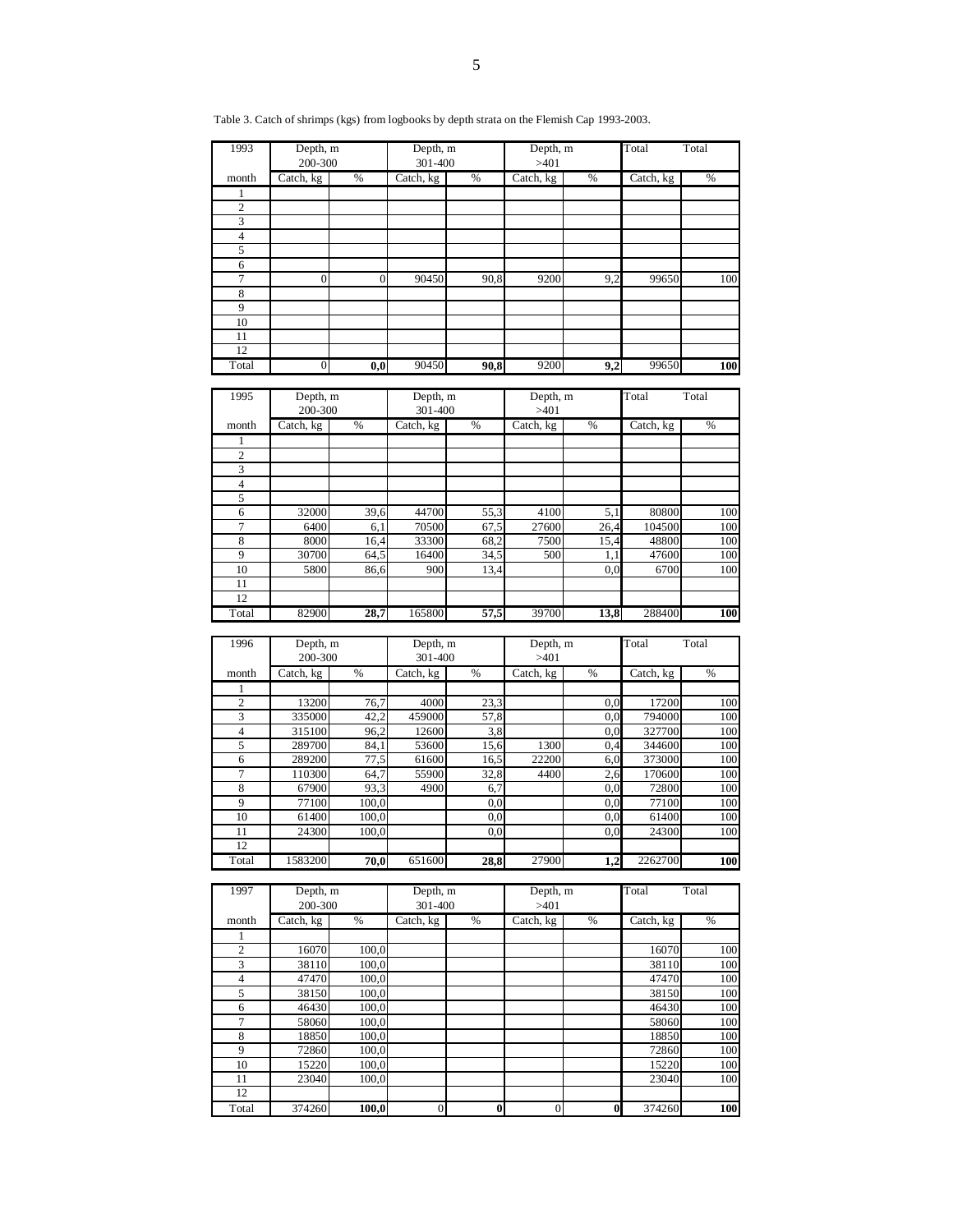Table 3 (continued).

| 1999           | Depth, m<br>200-300 |       | Depth, m<br>301-400 |      | Depth, m<br>>401 |     | Total<br>Total |     |  |
|----------------|---------------------|-------|---------------------|------|------------------|-----|----------------|-----|--|
| month          | Catch, kg           | %     | Catch, kg           | %    | Catch, kg        | %   | Catch, kg      | %   |  |
| 1              |                     |       |                     |      |                  |     |                |     |  |
| $\overline{2}$ |                     |       |                     |      |                  |     |                |     |  |
| 3              | 3500                | 100,0 |                     | 0,0  |                  | 0,0 | 3500           | 100 |  |
| 4              | 115300              | 96,6  | 4100                | 3,4  |                  | 0,0 | 119400         | 100 |  |
| 5              | 91200               | 71,5  | 36400               | 28,5 |                  | 0,0 | 127600         | 100 |  |
| 6              | 21600               | 17,5  | 93900               | 76,2 | 7700             | 6,3 | 123200         | 100 |  |
| 7              | 68400               | 84,5  | 11400               | 14,1 | 1100             | 1,4 | 80900          | 100 |  |
| 8              | 94100               | 99,4  | 600                 | 0,6  |                  | 0,0 | 94700          | 100 |  |
| 9              |                     |       |                     |      |                  |     |                |     |  |
| 10             |                     |       |                     |      |                  |     |                |     |  |
| 11             |                     |       |                     |      |                  |     |                |     |  |
| 12             |                     |       |                     |      |                  |     |                |     |  |
| Total          | 394100              | 71,7  | 146400              | 26,7 | 8800             | 1,6 | 549300         | 100 |  |

| 2000  | Depth, m<br>200-300 |      | Depth, m<br>301-400 |      | Depth, m<br>>401 |      | Total     | Total |
|-------|---------------------|------|---------------------|------|------------------|------|-----------|-------|
| month | Catch, kg           | %    | Catch, kg           | %    | Catch, kg        | %    | Catch, kg | %     |
|       |                     |      |                     |      |                  |      |           |       |
| 2     |                     |      |                     |      |                  |      |           |       |
| 3     | 125392              | 94,5 | 7235                | 5,5  |                  | 0,0  | 132627    | 100   |
| 4     | 138623              | 59,2 | 86911               | 37,1 | 8690             | 3,7  | 234224    | 100   |
| 5     | 214028              | 91,5 | 19931               | 8,5  |                  | 0,0  | 233959    | 100   |
| 6     | 58830               | 21,1 | 207404              | 74,2 | 13214            | 4,7  | 279448    | 100   |
| 7     | 26398               | 13,1 | 130746              | 64,8 | 44528            | 22,1 | 201672    | 100   |
| 8     |                     |      |                     |      |                  |      |           |       |
| 9     | 67602               | 38,9 | 106253              | 61,1 |                  | 0,0  | 173855    | 100   |
| 10    | 142209              | 72,3 | 54493               | 27,7 |                  | 0,0  | 196702    | 100   |
| 11    | 135156              | 71,7 | 53268               | 28,3 |                  | 0,0  | 188424    | 100   |
| 12    | 25842               | 11,1 | 206599              | 88,9 |                  | 0,0  | 232441    | 100   |
| Total | 934080              | 49,9 | 872840              | 46,6 | 66432            | 3,5  | 1873352   | 100   |

| 2001  | Depth, m<br>200-300 |      | Depth, m<br>301-400 |       | Depth, m<br>>401 |      | Total     | Total |
|-------|---------------------|------|---------------------|-------|------------------|------|-----------|-------|
| month | Catch, kg           | $\%$ | Catch, kg           | %     | Catch, kg        | %    | Catch, kg | %     |
|       | 13211               | 4,8  | 220030              | 80,4  | 40315            | 14,7 | 273556    | 100   |
| 2     | 104125              | 26,5 | 282217              | 71,8  | 6970             | 1,8  | 393312    | 100   |
| 3     | 359941              | 58,6 | 237047              | 38,6  | 17160            | 2,8  | 614148    | 100   |
| 4     | 239088              | 45,4 | 243034              | 46,1  | 45030            | 8,5  | 527152    | 100   |
| 5     | 306160              | 67.9 | 138971              | 30,8  | 6000             | 1,3  | 451131    | 100   |
| 6     | 5380                | 1,4  | 364313              | 95,8  | 10759            | 2,8  | 380452    | 100   |
| 7     |                     | 0.0  | 337338              | 94,8  | 18528            | 5,2  | 355866    | 100   |
| 8     |                     | 0,0  | 74770               | 56,9  | 56537            | 43,1 | 131307    | 100   |
| 9     | 7466                | 2,6  | 183678              | 64,6  | 93109            | 32,8 | 284253    | 100   |
| 10    |                     | 0.0  | 351177              | 100,0 |                  | 0,0  | 351177    | 100   |
| 11    | 85088               | 19,8 | 344296              | 80,2  |                  | 0,0  | 429384    | 100   |
| 12    | 159236              | 49,6 | 161734              | 50,4  |                  | 0,0  | 320970    | 100   |
| Total | 1279695             | 28,4 | 2938605             | 65,1  | 294408           | 6,5  | 4512708   | 100   |

| 2002           | Depth, m  |               | Depth, m  |               | Depth, m  |               | Total     | Total |
|----------------|-----------|---------------|-----------|---------------|-----------|---------------|-----------|-------|
|                | 200-300   |               | 301-400   |               | >401      |               |           |       |
| month          | Catch, kg | $\frac{0}{6}$ | Catch, kg | $\frac{0}{6}$ | Catch, kg | $\frac{0}{6}$ | Catch, kg | $\%$  |
|                | 6700      | 3,7           | 174220    | 96.3          |           |               | 180920    | 100   |
| $\overline{2}$ | 16371     | 9,7           | 152787    | 90,3          |           |               | 169158    | 100   |
| 3              |           | 0.0           | 95664     | 100,0         |           |               | 95664     | 100   |
| $\overline{4}$ |           |               |           |               |           |               |           |       |
| 5              |           |               |           |               |           |               |           |       |
| 6              | 35217     | 29,4          | 84410     | 70,6          |           |               | 119627    | 100   |
| 7              | 23673     | 20,8          | 89988     | 79,2          |           |               | 113661    | 100   |
| 8              | 39516     | 46,3          | 45868     | 53,7          |           |               | 85384     | 100   |
| 9              | 81067     | 46,4          | 93815     | 53,6          |           |               | 174882    | 100   |
| 10             | 14757     | 28,1          | 37725     | 71,9          |           |               | 52482     | 100   |
| 11             |           |               |           |               |           |               |           |       |
| 12             |           | 0,0           | 1940      | 100,0         |           |               | 1940      | 100   |
| Total          | 217301    | 21,9          | 776417    | 78,1          | $\Omega$  | $\mathbf{0}$  | 993718    | 100   |

 $\sim$  6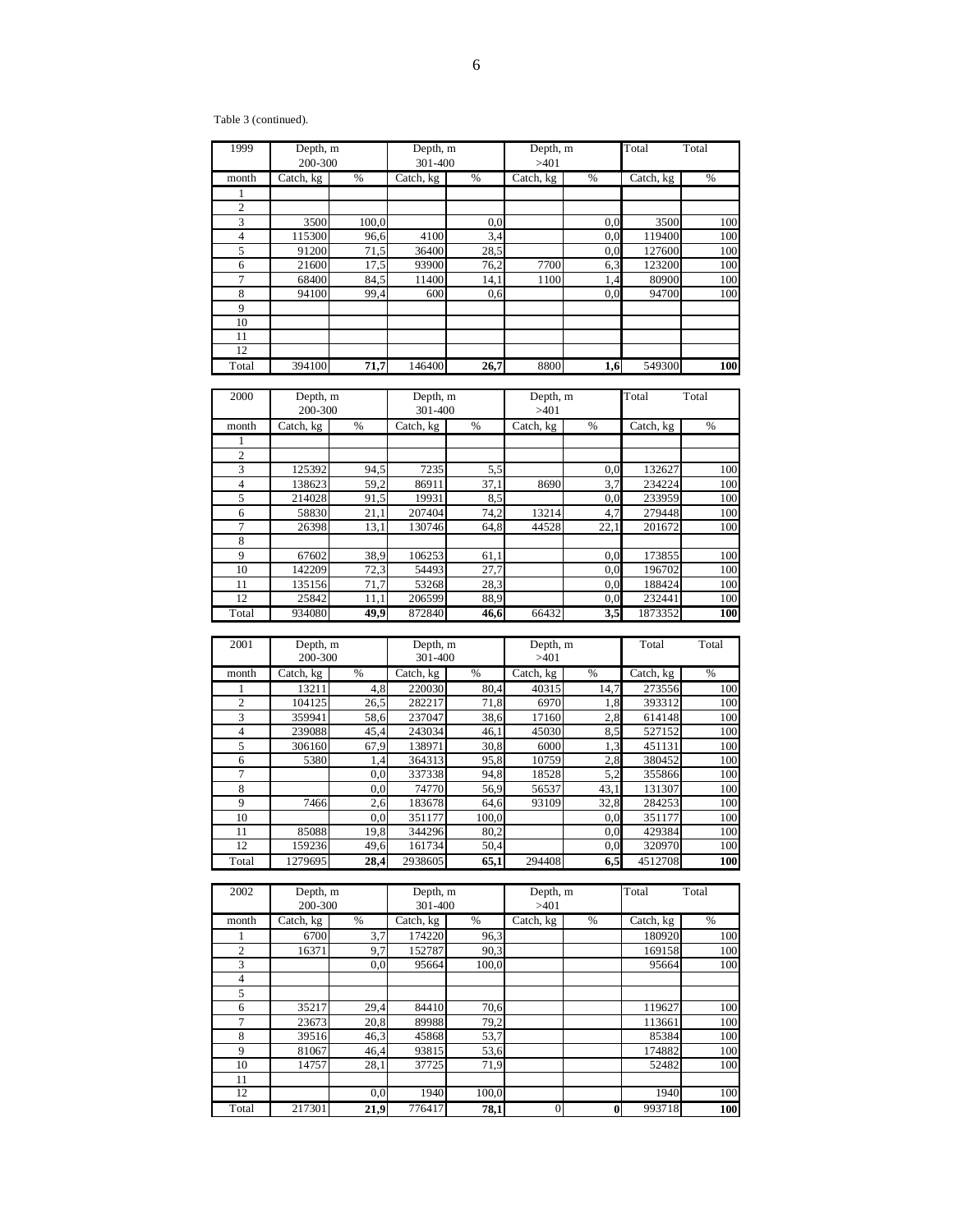Table 3 (continued).

| 2003           | Depth, m<br>200-300 |     | Depth, m<br>301-400 |                | Depth, m<br>>401 |          | Total     | Total |
|----------------|---------------------|-----|---------------------|----------------|------------------|----------|-----------|-------|
| month          | Catch, kg           | %   | Catch, kg           | %              | Catch, kg        | %        | Catch, kg | %     |
|                |                     |     |                     |                |                  |          |           |       |
| $\overline{2}$ |                     |     |                     |                |                  |          |           |       |
| 3              |                     |     |                     |                |                  |          |           |       |
| 4              | 3276                | 100 |                     | $\overline{0}$ |                  | 0        | 3276      | 100   |
| 5              |                     |     |                     |                |                  |          |           |       |
| 6              |                     |     |                     |                |                  |          |           |       |
| 7              |                     |     |                     |                |                  |          |           |       |
| 8              |                     |     |                     |                |                  |          |           |       |
| 9              |                     |     |                     |                |                  |          |           |       |
| 10             |                     |     |                     |                |                  |          |           |       |
| 11             |                     |     |                     |                |                  |          |           |       |
| 12             |                     |     |                     |                |                  |          |           |       |
| Total          | 3276                | 100 | $\overline{0}$      | $\bf{0}$       | $\mathbf{0}$     | $\bf{0}$ | 3276      | 100   |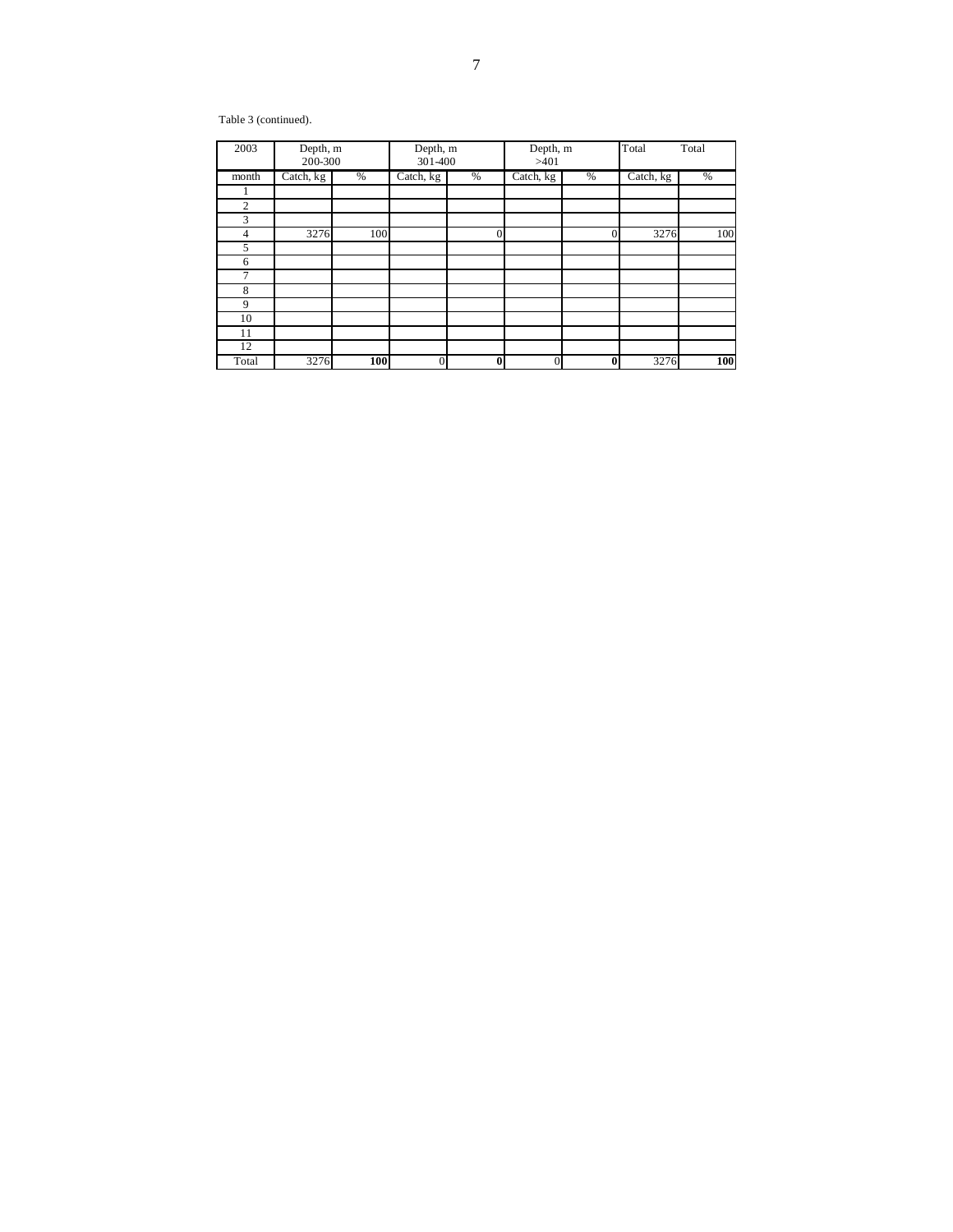

Fig. 1. Towing position in the Russian fleet on Flemish Cap by years 1993-2003.